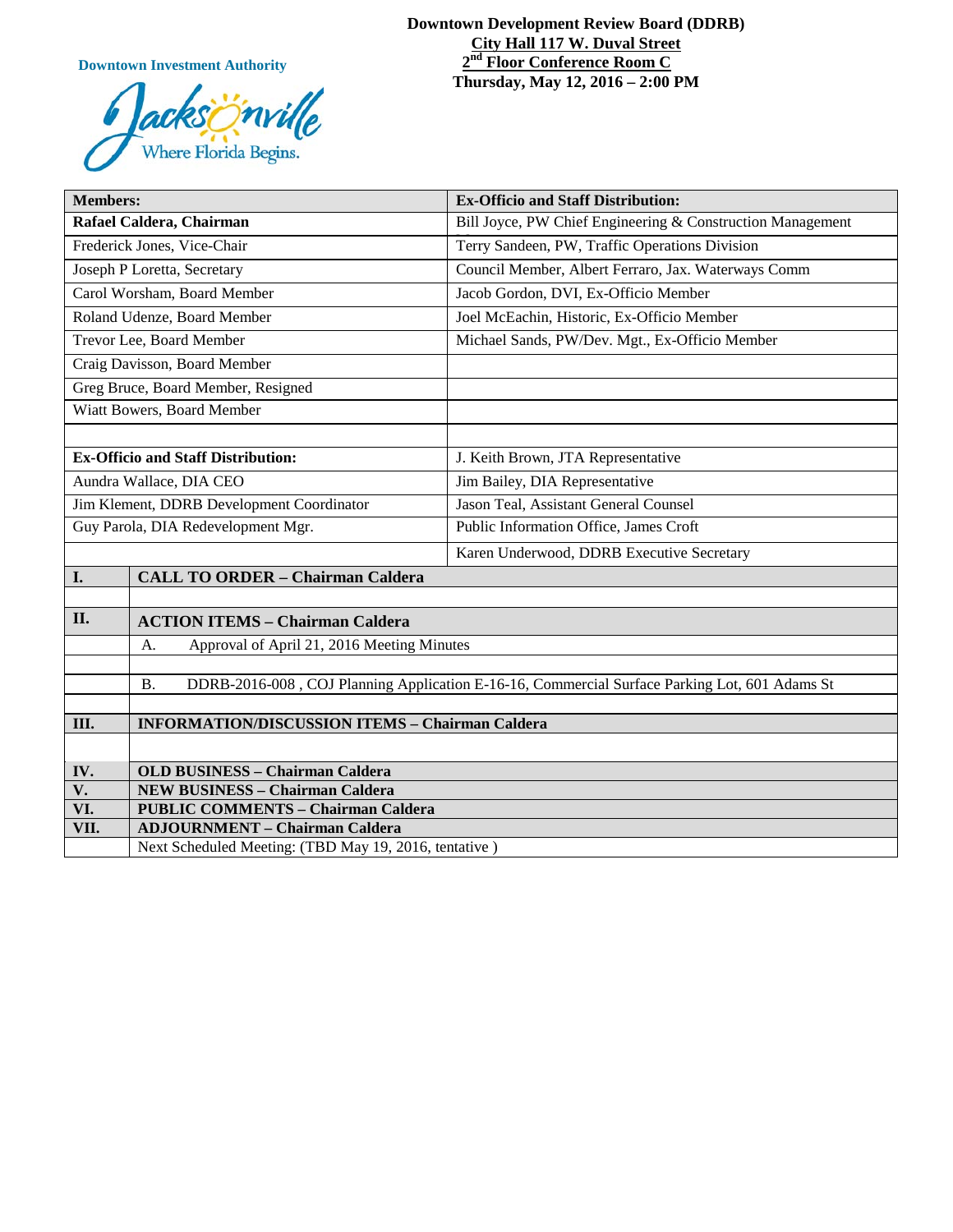

**Downtown Investment Authority**<br>**Downtown Development Review Board (DDRB)** 

**City Hall @ St. James 117 W. Duval Street 2nd Floor, Conference Room C.** 

*Thursday, May 12, 2016 - 2:00 p.m.*

## *MEETING* **MINUTES**

**Board Members Present:** Chair R. Caldera, Secretary, J. Loretta, C. Davisson, T. Lee, and C. Worsham

**Board Members Not Present:** W. Bowers, and Vice Chair F. Jones

**DIA Board Members Present:** Chair Bailey

**DIA Staff Present:** Guy Parola, Redevelopment Manger; Jim Klement, Staff Liaison; and Karen Eiland, Executive Secretary

**Representing Office of City Council:** Albert Ferraro, Jax. Waterways Commission

**Representing Office of the Mayor:** Dr. Johnny Gaffney

**Representing Office of General Counsel:** Jason Teal

#### **I. CALL TO ORDER**

Chairman Caldera convened the meeting with a quorum present and called the meeting to order at approximately 2:00 p.m.

Chairman Caldera asked anyone wishing to speak on a particular project to complete a public speaker card and reminded Board members to disclose if they had any ex-parte communication with any of the applicants presenting projects today or conflicts of interest prior to the item being addressed by the Board.

# **II. ACTION ITEMS**

# **A. Approval of the DDRB April 21, 2016 Regular Meeting Minutes**

A correction was made on page one (1) removing CVP Boyer from attending the meeting and adding Dr. Gaffney as representing the Office of the Mayor at the 4/21/2016 meeting.

# **A MOTION WAS MADE BY BOARD MEMBER WORSHAM AND SECONDED BY BOARD MEMBER LORETTA APPROVING DDRB APRIL 21, 2016 DDRB REGULAR MEETING MINUTES AS AMENDED.**

# **THE MOTION PASSED UNANIMOUSLY 5-0.**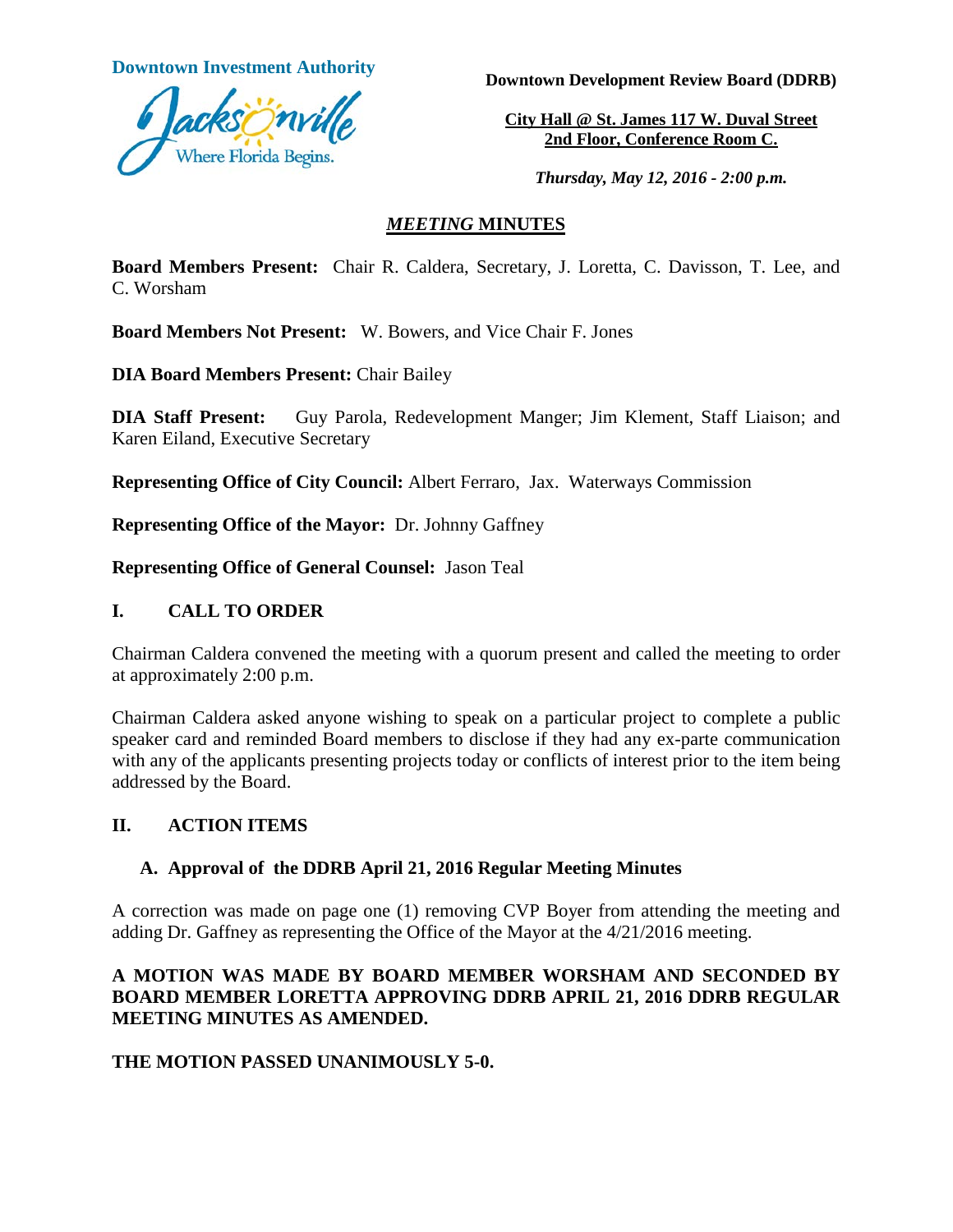# **B. DDRB 2016-008 COJ PLANNING APPLICATION E-16-16, COMMERCIAL SURFACE PARKING LOT, 601 E. ADAMS STREET GATE STATION, FOREST AND PARK, REQUEST FOR FINAL APPROVAL**

Guy Parola noted that more zoning applications are showing up. He explained that the property sits under a couple of over passes, tucked away and obscured.

Mr. Klement reviewed the staff report and provided an outline of DDRB Application 2016-008.

Wyman Duggan, presenting Attorney for the applicant, Duval County Land Trust provided a brief background of the property to the Board. He provided a 1977 aerial of the property.

The Board made relevant comments:

- Landscape islands
- Downtown Master Plan for Emerald Necklace regarding landscaping
- Overpasses are a gateway in downtown. Trees at 15 feet below create greenbelt for driving in.
- No cross access way islands for vehicular circulation was a concern

Andrew Hetzel, Planning and Development Department, City Planner, commented that the Planning and Development Department didn't think it was viable to locate plant material because the overpasses limit where and what landscaping materials could be placed on site.

Jim Klement stated that the owners are asking for the exception and a legal conforming use for the property with mitigation allows a commercial surface parking lot.

A conversation ensued regarding the heavily contaminated site being resurfaced and applying conditions.

**A MOTION WAS MADE BY BOARD MEMBER LORETTA AND SECONDED BY BOARD MEMBER DAVISSON APPROVING THE REQUEST FOR DDRB 2016-008 (E-16-16), TO ALLOW A COMMERCIAL SURFACE PARKING LOT AND STORAGE OF MAINTENANCE EQUIPMENT IN A SHIPPING CONTAINER OR SIMILAR STRUCTURE WITH THE FOLLOWING CONDITIONS:** 

**1. THE WESTERN PROPERTY LINE SHALL BE SCREENED AND LANDSCAPED IN ACCORDANCE WITH CHAPTER 656, PART 12 OF THE JACKSONVILLE CODE OF ORDINANCES, AND CONSISTENT WITH §656.361.17(C) 4(V)-(VI) OF THE JACKSONVILLE CODE OF ORDINANCES. NOT-WITHSTANDING; ALLOWING FOR THE INTERIOR LANDSCAPE REQUIREMENTS TO BE MITIGATED TO PERIMETER AREAS, AS NOTED IN CONDITION 11 BELOW.**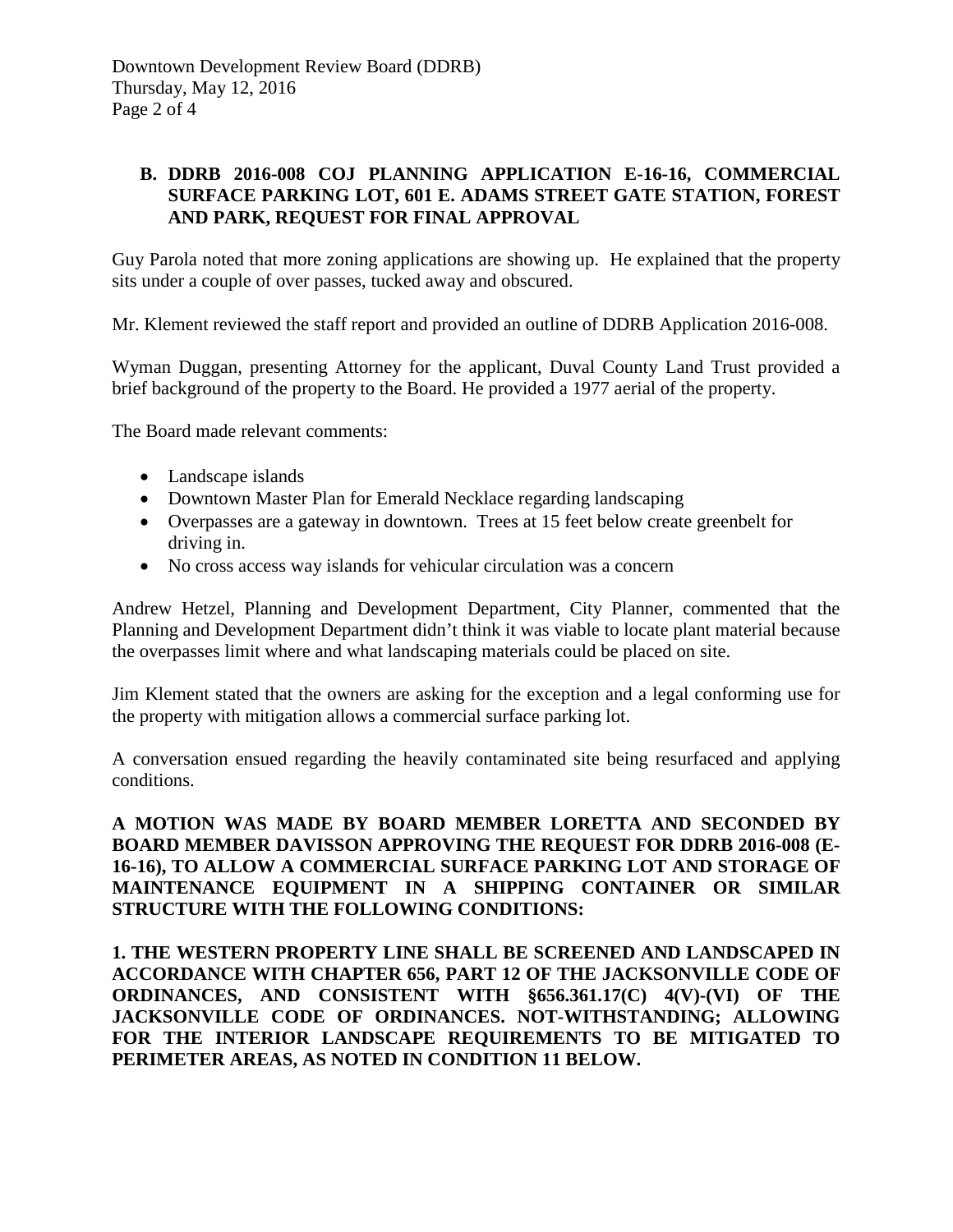#### **2. THE PROPERTY WILL BE SECURED AFTER HOURS**

**3. A SIX-FOOT (6') HIGH BLACK METAL PICKET FENCE SHALL BE MAINTAINED ALONG THE EAST, NORTH AND SOUTH PROPERTY BOUNDARIES.**

**4. AT SUCH TIME A PATH (E.G., SIDEWALK) IS CONSTRUCTED ON THE EASEMENT LOCATED ON THE EAST SIDE OF THE PROPERTY AND BORDERING ON THE WESTERN SIDE OF HOGAN CREEK, A PEDESTRIAN ACCESS FROM THE PROPERTY TO THE PATH WILL BE PROVIDED BY THE PROPERTY OWNERS.**

**5. PROPERTY DIRECTLY FRONTING ADAMS STREET SHALL BE SCREENED AND LANDSCAPED IN ACCORDANCE WITH CHAPTER 656, PART 12 OF THE JACKSONVILLE CODE OF ORDINANCES, AND CONSISTENT WITH §656.361.17(C)4 OF THE JACKSONVILLE CODE OF ORDINANCES,PROVIDED, HOWEVER, THAT THE EXISTING STORM WATER RETENTION/WETLAND AREA ON THEADAMS STREET FRONTAGE SHALL NOT BE DISTURBED, MAINTENANCE IS ALLOWED.**

**6. ALL ADA REQUIREMENTS SHALL BE MET.**

**7. THE PROPERTY SHALL BE IMPROVED TO PREVENT THE PONDING OF STANDING WATER, AND PAVING SHALL BE MAINTAINED IN GOOD REPAIR SUBJECT TO JTA EASEMENT RIGHTS AND MAINTENANCE OBLIGATIONS.**

**8. PARKING SPACES AND VEHICLE USE AREAS (I.E. DRIVE AISLES AND DRIVE LANES) SHALL BE DESIGNED IN ACCORDANCE WITH THE JACKSONVILLE CODE OF ORDINANCES MEETING PARKING SPACE DIMENSIONS AND ALLOWING FOR SPECIAL DESIGN FOR UP TO TWENTY-FIVE PERCENT (25%) OF THE SPACES TO BE DESIGNED FOR COMPACT CARS.**

**9. NO DEAD END PARKING LANES ARE ALLOWED**

**10. THE PARKING LAYOUT WILL SHOW A DRIVE LANE AS APPROVED BY DEVELOPMENT SERVICES DIVISION BETWEEN EACH GROUP OF 30 PARKING SPACES.**

**11. THE REQUIRED INTERIOR TREE PLANTINGS WILL BE MITIGATED TO THE PERIMETER ALLOWING FOR CREDIT OF EXISTING TREES ON SITE EXCEEDING THE LANDSCAPE REQUIREMENT.**